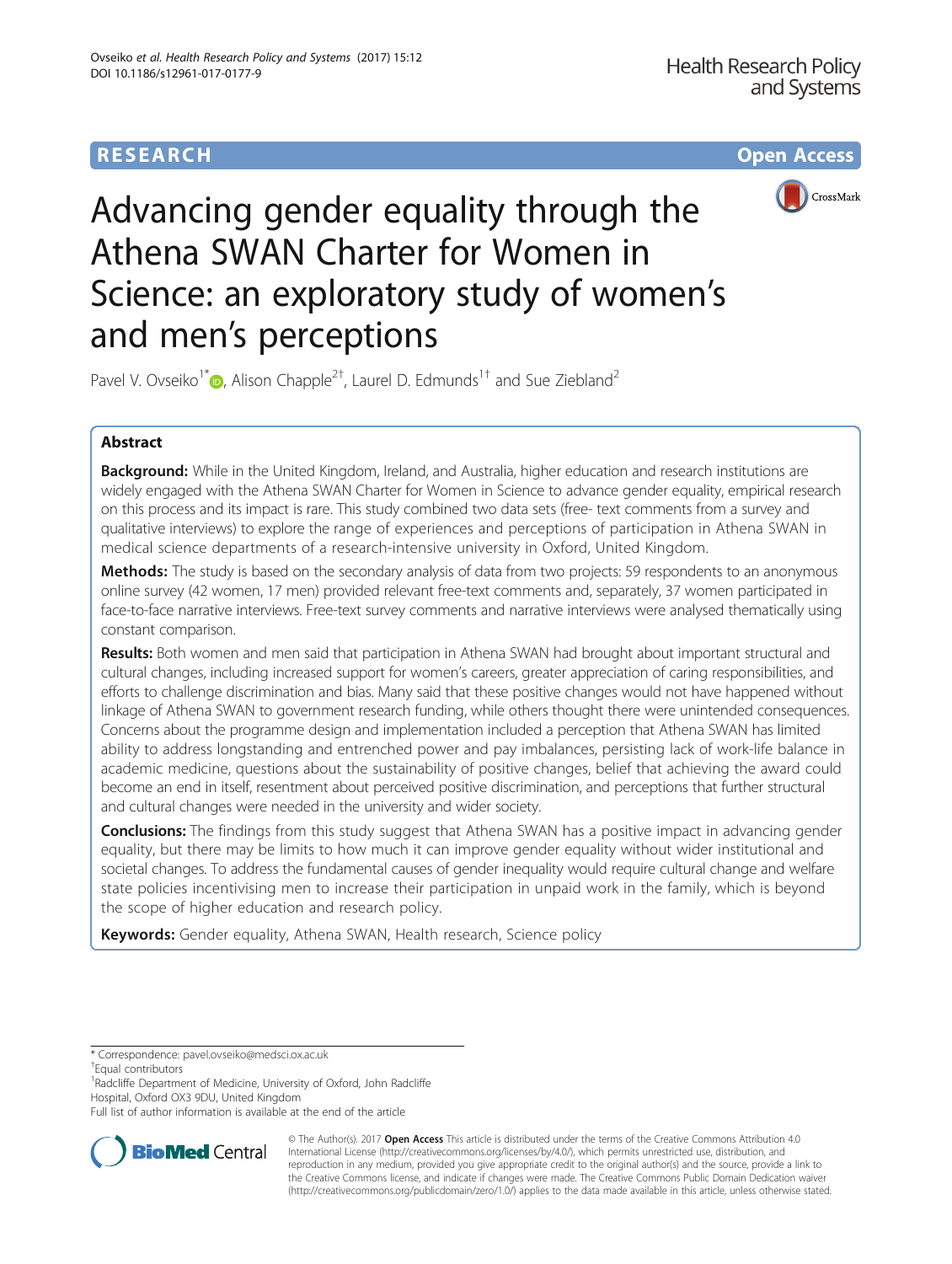## Background

Women are underrepresented in academic medical sciences, especially in senior leadership roles [[1](#page-11-0)–[5\]](#page-11-0). Participation in gender equality award schemes can be an effective means to advance gender equality [\[6](#page-11-0)–[9\]](#page-11-0). Such schemes provide organisational impetus and motivation for positive change, serve as a framework for gender equality activities, allow sharing of good practice, generate a positive external image, and can be viewed by research funders as cost-effective because they can be implemented nationally across many institutions [\[8\]](#page-11-0).

In the United Kingdom, the Athena Project and the Scientific Women's Academic Network (SWAN) were set up in the early 2000s and subsequently evolved into the Athena SWAN Charter for Women in Science [\[10](#page-11-0)]. It has become a common and increasingly influential means to advance gender equality and has been explicitly linked to public research funding. In July 2011, Sally Davies, the Chief Medical Officer for England, announced that applicants could not expect to be eligible for National Institute for Health Research (NIHR) Biomedical Research Centre funding "where the academic partner (generally the Medical School/Faculty of Medicine) has not achieved at least the Silver Award of the Athena SWAN Charter for Women in Science" [\[11\]](#page-11-0). According to the Equality Challenge Unit, which manages the Athena SWAN Charter, "the proportion of Athena SWAN applications that have been from medical and medical-related departments has increased from 7.7% to 29.7% since Sally Davies' announcement in 2011; that is a significant increase of almost 400%, which is unparalleled by the relatively stable proportion of applications from other STEMM fields encompassed such as engineering" (Gilligan RE, Personal communication). In May 2015, the Athena SWAN Charter broadened its scope to include arts, humanities, social sciences, business and law, professional and support staff, transgender staff and students, and men, where appropriate [\[12\]](#page-11-0).

The Athena SWAN Charter encourages and recognises commitment to advance women's careers in higher education and research in four key areas [\[13](#page-12-0)], namely representation, progression of students into academia, journey through career milestones and working environment for all staff.

Athena SWAN is based on 10 key principles (Box 1) [[12](#page-11-0)]. There are three levels of awards (Bronze, Silver and Gold), for which member institutions and departments within these institutions can apply. An entry-level Bronze institution award requires an assessment of gender equality, a 4-year action plan, and an organisational structure to implement the proposed actions [\[14\]](#page-12-0). Department awards recognise that, in addition to institution-wide policies and actions, the department has identified particular challenges and is planning activities for the future. A Silver department award recognises that the department has successfully implemented the previously proposed actions and can demonstrate their impact [\[14\]](#page-12-0). Peer review panels (comprised of academics, human resources or equality and diversity practitioners, and subject specialists) assess applications, make recommendations on awards, and provide applicants with constructive feedback [\[15\]](#page-12-0). As more information on the effectiveness and impact of the Athena SWAN Charter becomes available [\[7](#page-11-0)–[9,](#page-11-0) [16](#page-12-0), [17](#page-12-0)], its membership is growing in the United Kingdom and expanding to other countries, such as Ireland and Australia. As of January 2017, there were 143 Athena SWAN members in the United Kingdom, holding 617 awards between them [\[18\]](#page-12-0), and three Athena SWAN members in Ireland, holding eight awards between them [\[19](#page-12-0)]. In Australia, a total of 40 institutions – including 30 of 43 Australian universities, six medical research institutes, and four government science organisations – are working towards an Athena SWAN Bronze institution award as part of the Science in Australia Gender Equity (SAGE) pilot run by the Australian Academy of Science in partnership with the Academy of Technology and Engineering ([https://](https://www.sciencegenderequity.org.au) [www.sciencegenderequity.org.au\)](https://www.sciencegenderequity.org.au).

#### Box 1 Key principles of the Athena SWAN Charter [[12\]](#page-11-0)

- 1. We acknowledge that academia cannot reach its full potential unless it can benefit from the talents of all.
- 2. We commit to advancing gender equality in academia, in particular, addressing the loss of women across the career pipeline and the absence of women from senior academic, professional and support roles.
- 3. We commit to addressing unequal gender representation across academic disciplines and professional and support functions. In this we recognise disciplinary differences, including:
	- the relative underrepresentation of women in senior roles in arts, humanities, social sciences, business and law; • the particularly high loss rate of women in science, technology,
	- engineering, mathematics and medicine.
- 4. We commit to tackling the gender pay gap.
- 5. We commit to removing the obstacles faced by women, in particular, at major points of career development and progression including the transition from PhD into a sustainable academic career.
- 6. We commit to addressing the negative consequences of using shortterm contracts for the retention and progression of staff in academia, particularly women.
- 7. We commit to tackling the discriminatory treatment often experienced by transgender people.
- 8. We acknowledge that advancing gender equality demands commitment and action from all levels of the organisation and in particular active leadership from those in senior roles.
- 9. We commit to making and mainstreaming sustainable structural and cultural changes to advance gender equality, recognising that initiatives and actions that support individuals alone will not sufficiently advance equality.
- 10. All individuals have identities shaped by several different factors. We commit to considering the intersection of gender and other factors wherever possible.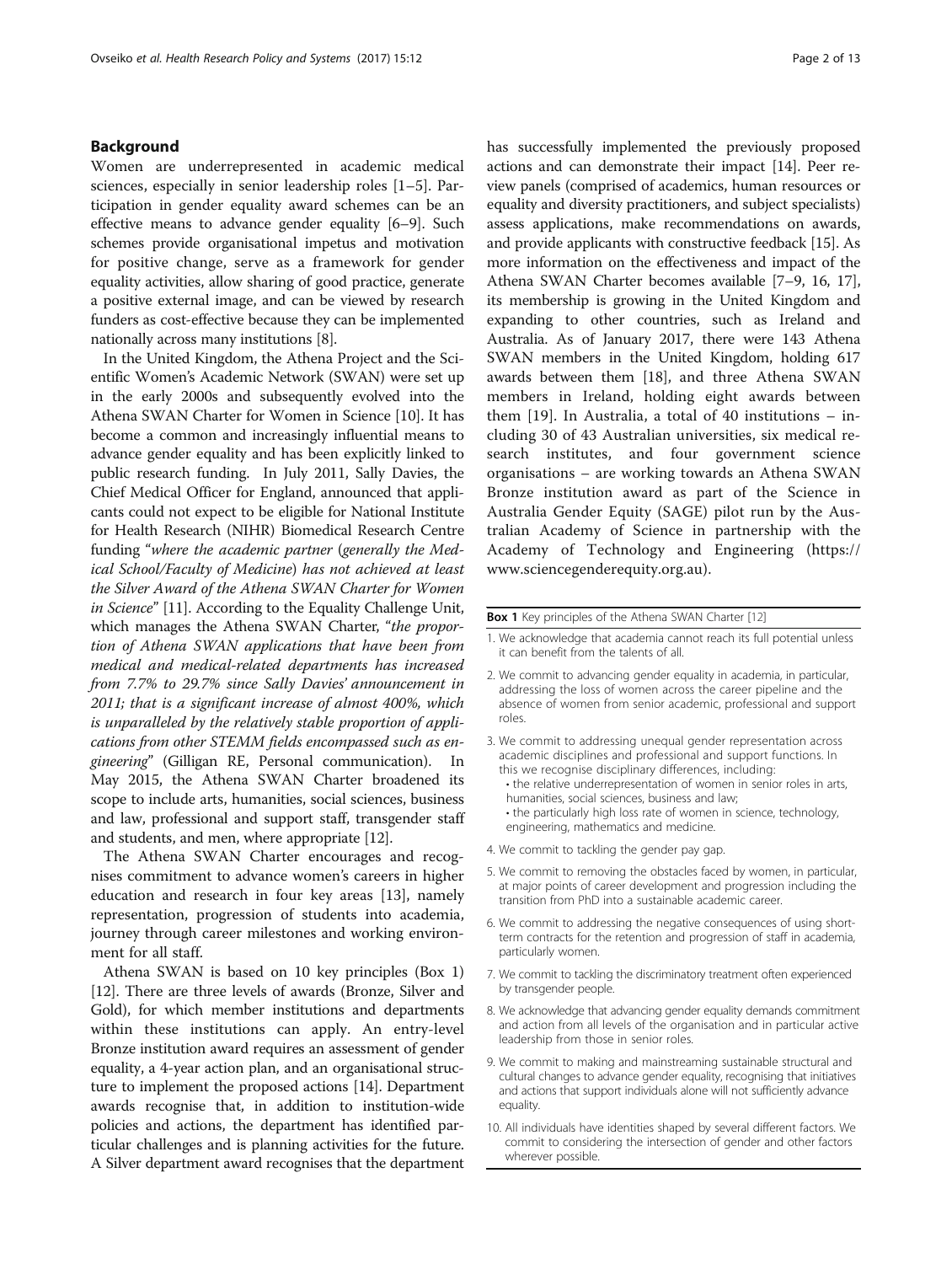While in the United Kingdom, Ireland, and Australia, higher education and research institutions are widely engaged with the Athena SWAN Charter to advance gender equality, empirical research on this process and its impact is rare. An independent mixed-methods study commissioned by the Equality Challenge Unit found that "career satisfaction, opportunities for training and development, knowledge of promotion processes and fairness in the allocation of workload was considered better in the Silver award and other Athena SWAN category groups than in no award departments" [\[7\]](#page-11-0). This study also found that the linkage to NIHR research funding was viewed contentiously, respondents suggested that women had benefited from Athena SWAN more than men, and that research staff and students had experienced less positive impact than tenured academic staff. Importantly, this study focused on the perceptions of impact rather than actual impact. A quantitative study that focused on the actual impact of Athena SWAN found no evidence that introduction of Athena SWAN in 2005 or its linkage to NIHR funding in 2011 had led to a measurable improvement in the employment rates of female clinical academics [\[16](#page-12-0)]. However, this study focused only on one quantitative indicator of impact (employment rate), examined only 2 years (2012–2013) after the linkage to NIHR funding, and might have been constrained by the insufficient number of observations. A multimethod qualitative realist evaluation conducted in five departments of one medical school found overwhelmingly positive perceptions of the principles of Athena SWAN [[9\]](#page-11-0). Implementation was credited for creating the "social space to address gender inequity", but a number of factors had reduced its impact [[9\]](#page-11-0). In particular, the study found that women bore "a disproportionate burden of Athena SWAN work, which was not counted towards career progression", there were barriers for postdoctoral researchers and some other staff to access Athena SWAN initiatives, and that institutional practices, national policies, and societal norms could limit the impact of Athena SWAN [[9\]](#page-11-0).

## Methods

## Study aim and objectives

The aim of this study is to explore the range of experiences and perceptions of participation in Athena SWAN in medical science departments at one research-intensive university in Oxford, United Kingdom. The objectives of the study are as follows:

- To explore the range of perceptions on how Athena SWAN impacts on the work conditions and employment prospects.
- To explore the range of perceptions on the implementation of Athena SWAN and how it can be improved.

To identify key themes and issues for future research.

## Study setting

The University of Oxford is one of the United Kingdom's most research-intensive universities and scores highly on measures of research income and performance in clinical, pre-clinical and health subjects [\[20, 21](#page-12-0)]. Advancing gender equality is a key strategic priority for the university [[22](#page-12-0), [23](#page-12-0)]. During the study period, all of the university's 16 clinical and pre-clinical departments [[24](#page-12-0)] participated in the Athena SWAN Charter. As of September 2016, they had achieved 15 Silver and 1 Bronze awards.

### Study design

The study is based on the secondary analysis of data from two research projects supported by the University of Oxford Vice-Chancellor's Diversity Fund [\[25\]](#page-12-0). One project included administration of a quantitative C-Change survey (CCS) to measure 12 dimensions of culture [\[26](#page-12-0)], with additional open-ended questions. Athena SWAN was not a specific question mentioned in the survey, which focused on organisational culture more broadly [\[27](#page-12-0)]. The other project used face-to-face narrative interviews to build an online repository of the experiences of women in science (WIS) at Oxford ([http://www.womeninscience.ox.ac.uk\)](http://www.womeninscience.ox.ac.uk/). This article combines data from the free-text survey comments with analysis from the narrative interviews to explore the range of experiences and perceptions of participating in Athena SWAN.

### Sample and data collection

All 3824 academic, research, administrative, professional, and other support staff in medical sciences departments at the University of Oxford on grade 6 and above were eligible to participate in the survey. The survey was conducted from May to June 2014. An email was sent by the Head of the Medical Sciences Division to all staff informing them about the survey. All eligible participants received an email, via SurveyMonkey®, with a link to the anonymous online survey. Those who had not yet completed the survey received up to 10 automated reminders over the following 6 weeks. The survey consisted mainly of closed-ended questions with four open-ended questions prompting respondents to raise new issues regarding career advancement and diversity. Athena SWAN was not mentioned in the survey. Altogether, 2407 staff responded to the survey (63%), 523 (22% of the respondents) provided free-text comments, and 59 (2% of the respondents and 11% of those who provided free-text comments) commented about Athena SWAN. Other comments concerned the role of sex, race/ethnicity, sexual orientation, disability and caring responsibilities on advancement, gender equity and underrepresentation in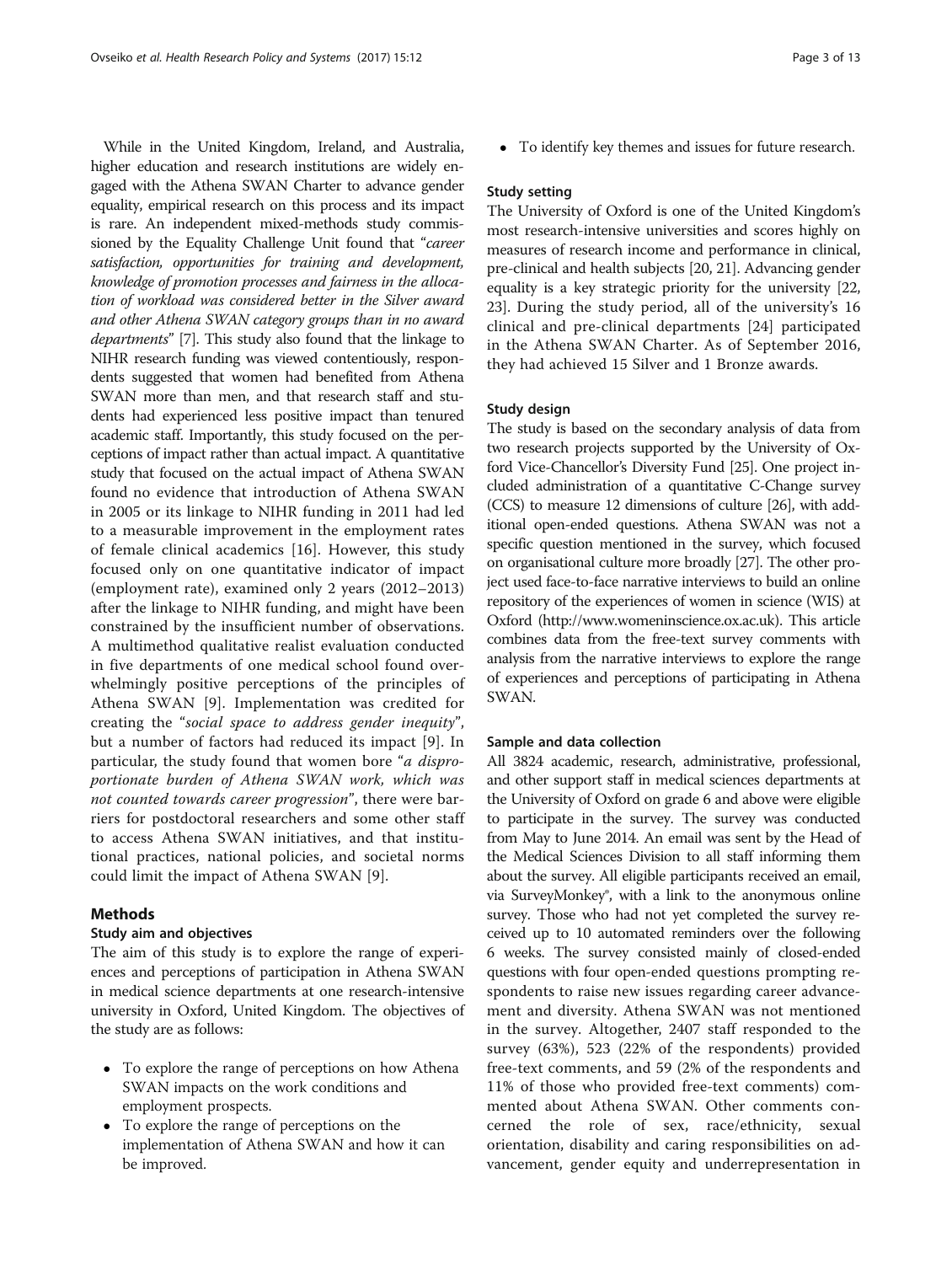medicine minority faculty, and institutional change efforts for diversity and faculty support more broadly.

A purposive sample of senior women scientists working in the Medical Sciences Division (MSD) and Mathematical, Physical and Life Sciences Division (MPLS) participated in a narrative interview about their careers in October 2014 to June 2015. We wanted to interview successful women scientists from a range of departments and disciplines, so we obtained suggestions from members of the project advisory group. Information about the study was sent to 51 women. Twelve either did not reply or said that they were too busy to take part in the research. For the purpose of the current article focusing on medical sciences we excluded two interviews from MPLS.

The interviews were conducted by one of the authors (AC), who is a senior qualitative researcher with a background in medical sociology. Almost all interviews took place in the interviewee's office. The remainder were conducted in either the woman's home or in The Department of Primary Care Health Sciences. The interviewer did not personally know any of the women before the interview. All of the interviews were audio-taped and most were video-recorded. Interviews were conducted in private; no one else was present besides the participant and the researcher. Participants were given the option of having audio-taped interviews, instead of videos, so that they could retain anonymity. They were also given the option of making sub-sections of their video interview anonymous. Participants were informed of the study objectives as well as the interviewer's occupation and credentials. Transcripts were returned to the participants for comment and/or correction and for copyright approval.

#### Data analysis

Relevant free-text survey comments were analysed by LDE and PVO and the fully-transcribed narrative interviews by AC and SZ. Although administrative, professional and support staff had not been the focus of Athena SWAN before May 2015, we included their responses in analysis because our aim was to explore a wide range of views of the implementation of Athena SWAN, drawing on the unique perspectives of all staff in the departments. Data from the narrative interviews and open-ended questions were coded separately by the researchers from the relevant teams. The data from the open-ended questions were initially coded in Microsoft<sup>®</sup> Office; NUD<sup>\*</sup>IST software was used to organise the interview data. Researchers were sensitised by theories and concepts from their previous research [\[4, 5,](#page-11-0) [27](#page-12-0), [28](#page-12-0)] and reviewed relevant studies during analysis to check emerging themes against the literature. We used thematic analysis and the process of constant comparison to synthesise and interpret the findings [\[29](#page-12-0), [30\]](#page-12-0). The similarities and differences between the themes emerging from two datasets, were combined into a common coding tree, while preserving information about the source of the findings; for example, each quote from the data includes an ID which specifies whether it was from the CCS or WIS dataset. Researchers then met to discuss areas of agreement and disagreement and reached consensus on themes and interpretation. Researchers shared and reflected on their own prior views and experiences, which may have influenced the analysis and interpretation of data. Most notably, researchers were all members of the University, had prior knowledge of Athena SWAN and had participated in some of the related activities.

### Results

In total, 59 respondents (42 women and 17 men) wrote comments about Athena SWAN on the survey, and 37 women participated in narrative interviews. All interviewees talked about Athena SWAN (either raising it themselves in the open narrative or in response to specific questions). Interviews were, on average, an hour in length. The aggregated and disaggregated demographic characteristics of anonymous study participants are presented in Table 1 and Additional file [1](#page-11-0), respectively. Owing to the anonymity of the survey, we do not know whether some study participants provided both free-text comments and participated in interviews. The findings are grouped into four major themes and nine sub-themes (Fig. [1](#page-4-0)) and presented below, together with illustrative quotes. Illustrative quotes are presented together with relevant demographic data for the individual, and the source of the data (CCS or WIS).

Table 1 Aggregated demographic characteristics of participants from each study

| Characteristics                     | CCS Survey,<br>n (%) | WIS Interviews,<br>n (%) |
|-------------------------------------|----------------------|--------------------------|
| Sex                                 |                      |                          |
| Female                              | 42 (71%)             | 37 (100%)                |
| Male                                | 17 (29%)             | 0                        |
| Race/Ethnicity                      |                      |                          |
| Black and minority ethnic           | 8 (14%)              | 6(16%)                   |
| White                               | 51 (86%)             | 31 (84%)                 |
| Staff category                      |                      |                          |
| Clinical academic/research          | 10 (17%)             | 14 (38%)                 |
| Non-clinical academic/research      | 30 (51%)             | 22 (59%)                 |
| Administrative/professional/support | 18 (31%)             | 1(3%)                    |
| Missing data                        | 1(2%)                | 0                        |
| Full professor                      |                      |                          |
| Yes                                 | 7 (12%)              | 20 (54%)                 |
| <b>No</b>                           | 52 (88%)             | 17 (46%)                 |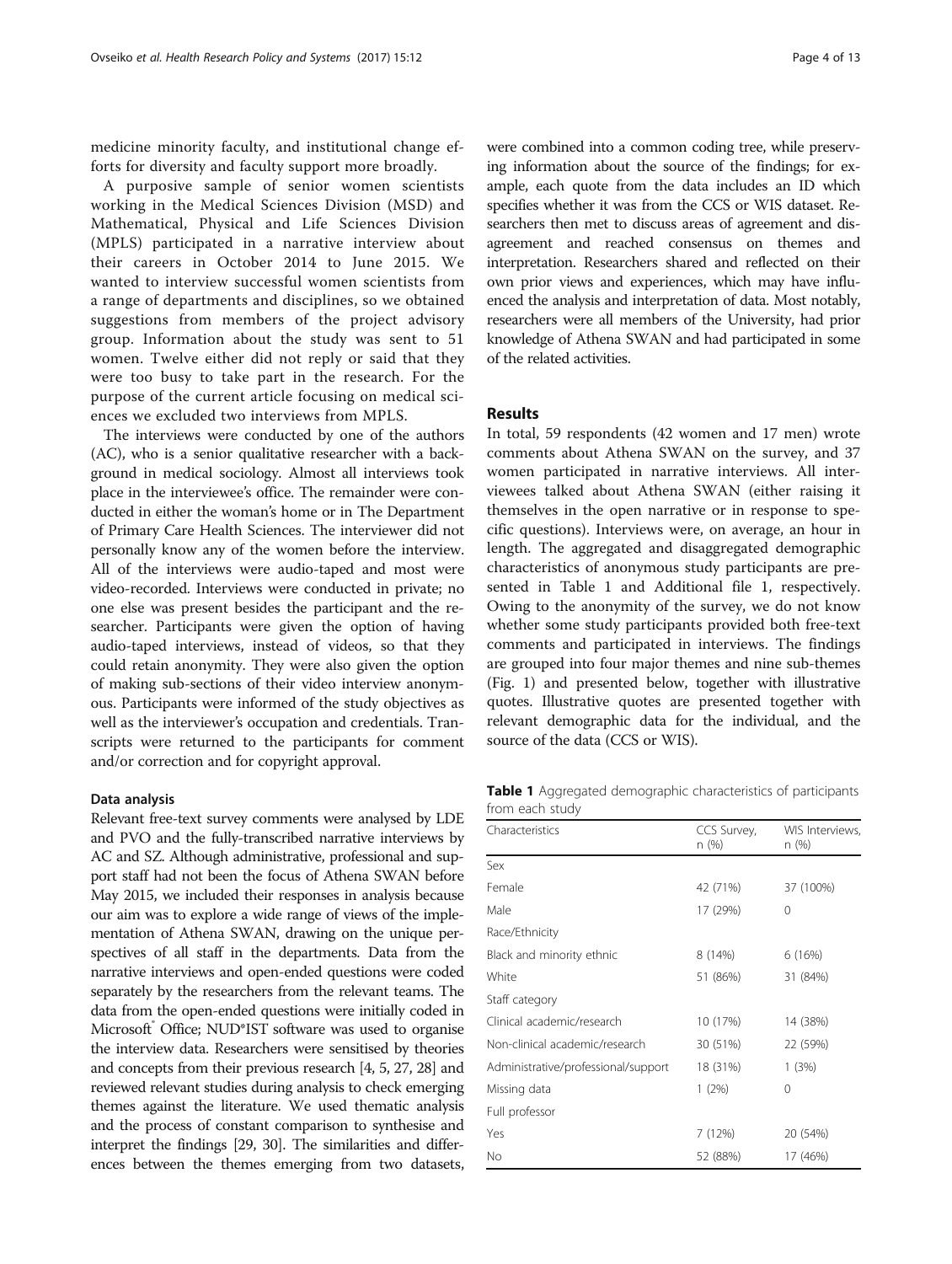<span id="page-4-0"></span>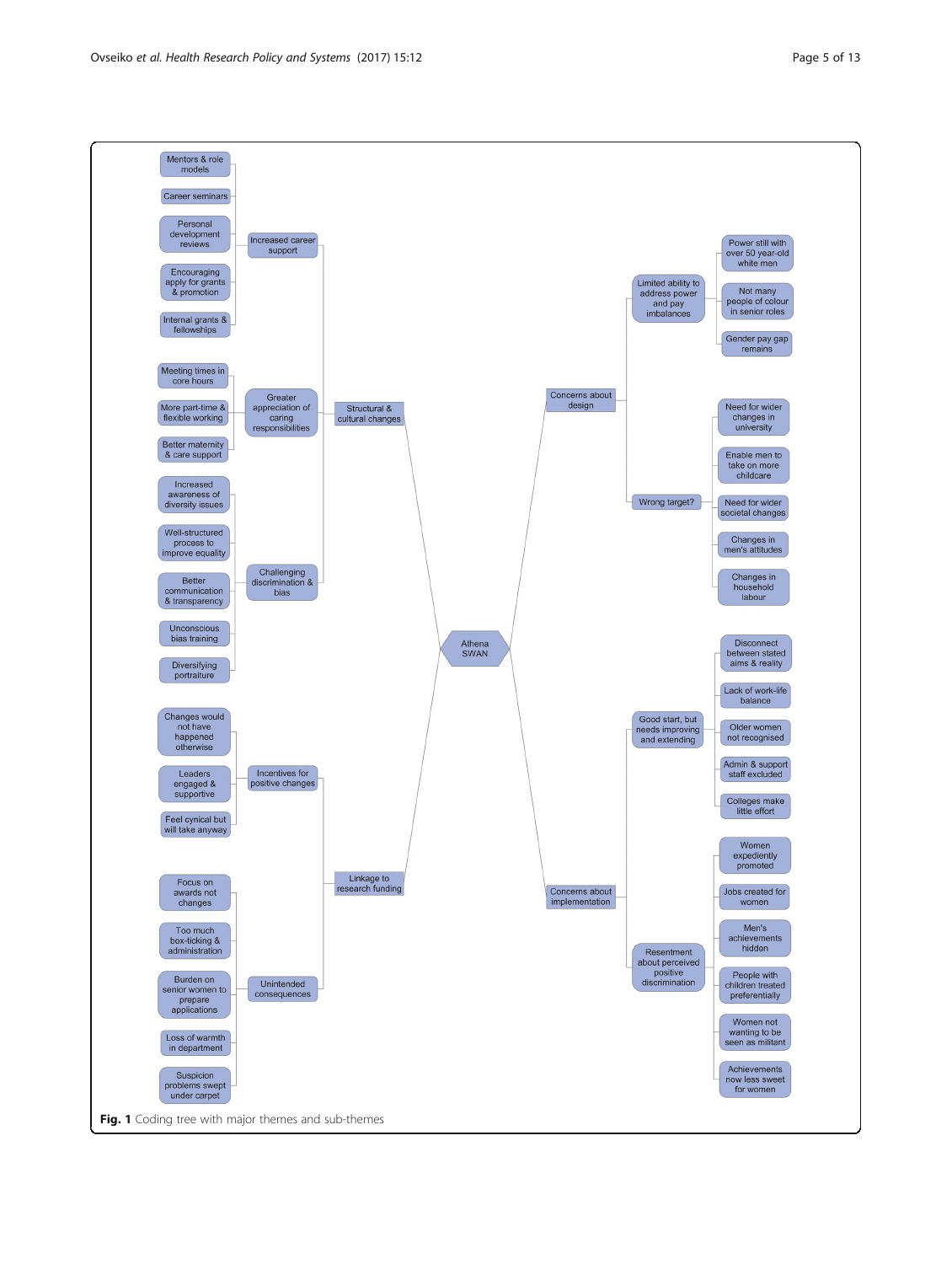## Structural and cultural changes Increased career support

Interview participants spoke enthusiastically about the changes associated with Athena SWAN, such as new mentoring schemes, events to increase the visibility of female role models, career development seminars and talks about women in science. In their opinion, Athena SWAN has accelerated the introduction of annual personal development reviews for all staff in the University. One senior woman explained why annual reviews were helpful:

"…just to have an opportunity to sit down and talk about your career, not the data and the science and to get through some of people's anxieties and to let them know and give them positive feedback because often we don't do enough of that either…" (WIS interview ID20, F)

According to interviewees and survey respondents, women, especially in early career stages, have been encouraged to apply for grants, fellowships and promotion due to Athena SWAN. Likewise, some departments have introduced internal pump-priming grants for early career researchers who want to take the first step towards independence and transitional fellowships for those who are not yet ready to apply for external fellowships.

#### Greater appreciation of caring responsibilities

Athena SWAN activities have led to core hours policies for meetings and seminars in the institution studied. This benefits people with childcare responsibilities without requiring them to "make a big fuss", as this woman explained:

"…we have management team meetings within our department and these are the meetings where important decisions are taken about the department, and they used to happen at five o'clock in the evening. That didn't use to be a problem but when my daughter started school and her pick up time changed (…) I knew that wasn't going to be sustainable. I didn't have to make a big fuss about anything because at the same time Athena SWAN was saying that meetings had to happen in core hours. So I benefitted from the change that was taken with having that meeting at lunchtimes." (WIS interview ID23, F)

Other changes perceived to have occurred as a result of Athena SWAN included improved maternity leave arrangements, help with parking fees during pregnancy, subsidised nursery places, and a 'Returning Carers' Fund' to support the research careers of staff returning to work after a break to care for a child or relative. In some

departments, the working environment for people with caring responsibilities was perceived to have been further improved by the adoption of policies to support more flexible and part-time working for all staff.

Our survey free-text comments and interview data suggest departmental differences in perspective on Athena SWAN, which in part reflects differences between departments. For example, whereas in some departments Athena SWAN was perceived as "box ticking exercises", this woman stressed that, in her department, there was a commitment to improve the situation. She went on to say:

"I think a lot has changed in terms of culture in the department over the last two to three years […] There's a general agreement that we as a department should actively try to improve the situation, not only for women, also for families, for people with caring responsibilities." (WIS interview ID05, F)

#### Challenging discrimination and bias

Athena SWAN was considered by responders to have increased awareness of gender and other diversity issues and provided a well-structured process to improve equality with an incentive and reward system for addressing them.

"Athena SWAN has raised the profile of the fight against discrimination. There has been a significant backlash, but I guess it is natural to have some negative reaction from the people who don't see that the University is anything other than perfect under their leadership. 'Who needs more women, we are doing a great job without them?' is what comes across. It is good that the leadership is taking these issues seriously and over a few years the system will change gradually, so it is worth continuing to encourage equality." (CCS survey ID23, F)

Several interviewees mentioned efforts to improve communication and improve transparency on decisionmaking in departments. Participation in Athena SWAN was reported to have resulted in many voluntary (and some mandatory) training programmes and courses for staff as well as efforts to provide a more appropriate gender balance in portraits, or replace portraits with other images:

"[in XXX department] there are these old Victorian type pictures of men who it now turns out have absolutely nothing to do with physiology or anything, and so we're having a competition in the department and the students are going to put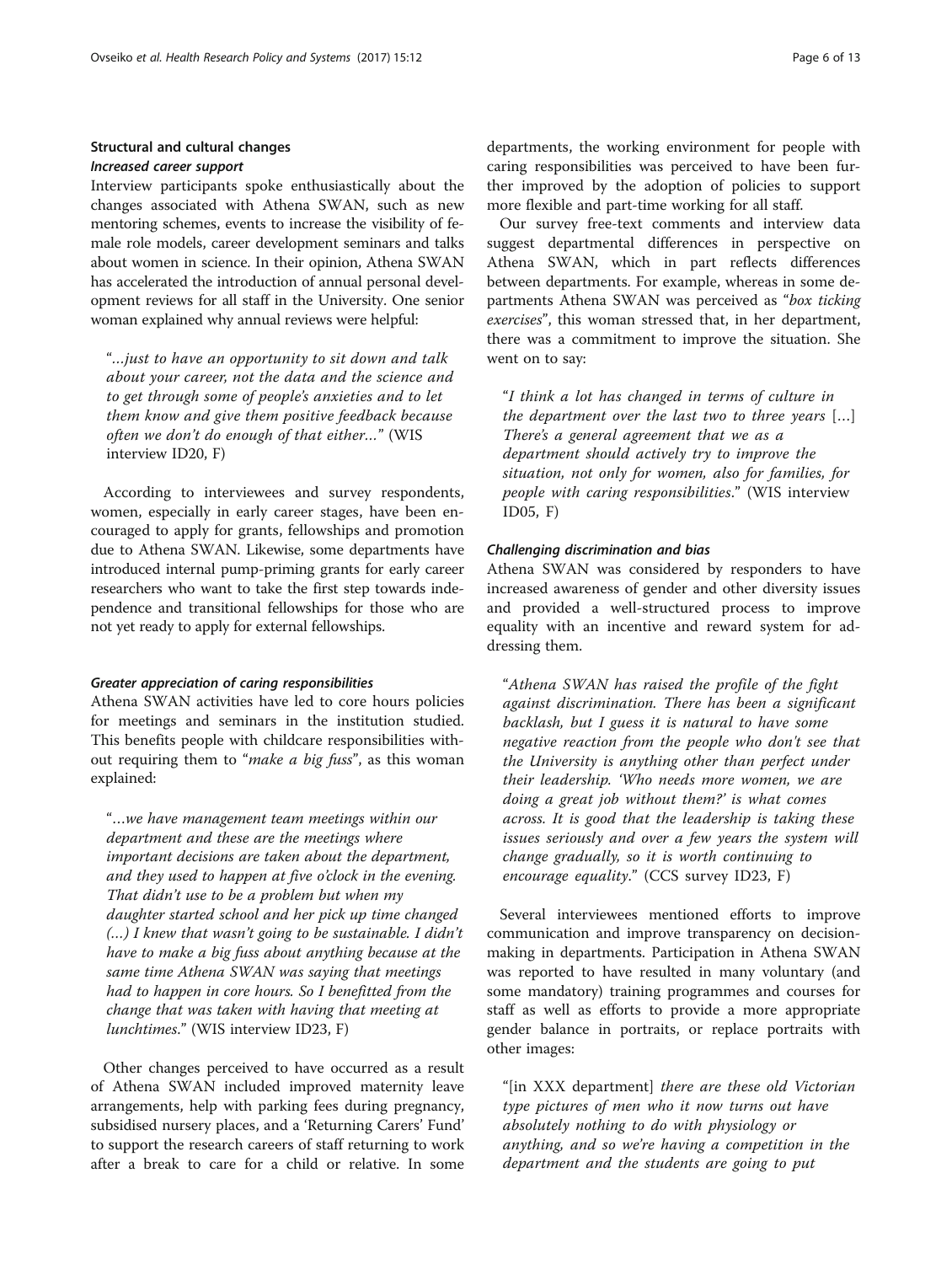forward [suggestions]… not necessarily… to replace the men with women, but … to put up scientific images, rather than pictures of men…" (WIS interview ID06, F)

## Linkage to research funding Incentives for positive changes

Several interviewees and survey respondents suggested that the positive changes associated with Athena SWAN would not have happened without the government policy linking Athena SWAN awards to NIHR research funding. Many felt that this incentive had been vital:

"To me, when it comes down to it, sure it would be great if everything happened because everyone just thought it was wonderful. But if it's not going to happen that way and it's something that's going to benefit people then if it happens through a political instrument, great." (WIS interview ID01, F)

Participants perceived that the linkage to research funding had motivated institutional leaders to be engaged in achieving Athena SWAN awards. Respondents also sometimes stressed the importance of maintaining incentives and resources for Athena SWAN activities and the sustainability of the positive changes after the required Silver level awards were made.

"It is my view that much of the enthusiasm for achieving Athena SWAN silver status at Oxford University is economic (i.e. concern about not being able to get NIHR grants) rather than about the loss of opportunity for women in academic careers, and that the changes may not "stick" if the financial incentive is removed." (CCS survey ID14, M)

## Unintended consequences

Some respondents felt that the linkage to research funding has created perverse incentives to achieve awards rather than fundamental structural and cultural changes. Interviewees suggested that in the process of achieving awards there has been a loss of 'warmth' in their department due to the need to document policies for a formal Athena SWAN process, which contrasted with the previous responsive, informal culture. The application process was seen as involving too much 'box-ticking' and administration:

"I'm a bit cynical about Athena SWAN. I think it started off as a really good thing but the problem now is that it's been tied to funding […] The department has to have Athena SWAN accreditation. And that means if it has to be got then it will be got by

whatever means. And I think that then turns what could be quite a useful exercise into a box-ticking exercise. So I think it creates a huge amount of administration in the department." (WIS interview ID09, F)

Others felt that senior women are now bearing the burden of preparing Athena SWAN applications and spending time on too many committees.

"Since I became a PI [principal investigator] in the department, there is a lot of this Athena SWAN activity. [...] They are kind of desperate to get the few female senior academics that are around on committees […] some people feel really stretched because they are asked to do lots of committees, panels, because it's always good not to have a male only panel, and, hopefully, this will change over the years, when kind of more female researchers will grow up and get in to more senior posts." (WIS interview ID05, F)

There were suspicions that some problems were swept under the carpet to avoid jeopardising the award application process. Some participants resented changes that they saw as incidental or 'tokenistic', citing a brunch for women or professorial titles (for example, through the recognition of distinction exercise) without changes to duties or salaries. However, more substantial changes, such as appointing women to new posts, were also sometimes regarded with suspicion:

"My department recruited two new investigators this last year, both of whom were female. It seemed this was due to meeting an Athena SWAN goal (as before Athena SWAN application all PIs were male) rather than including them for their capability." (CCS survey ID55, F)

### Concerns about Athena SWAN design

### Limited ability to address power and pay imbalances

A number of survey respondents and interview participants were concerned about the limited ability of Athena SWAN to address longstanding and entrenched power imbalances by gender, age and ethnicity.

"Much talk about supporting women through the Athena SWAN initiatives but power in the department still held by white men aged  $50+$ ." (CCS survey ID03, F)

"There isn't a single female head of department. The head of [XXX department] is actively giving women the title of associate professor as a tokenistic way of getting his Athena SWAN badge. Where are the people of colour? I certainly don't see many of them in senior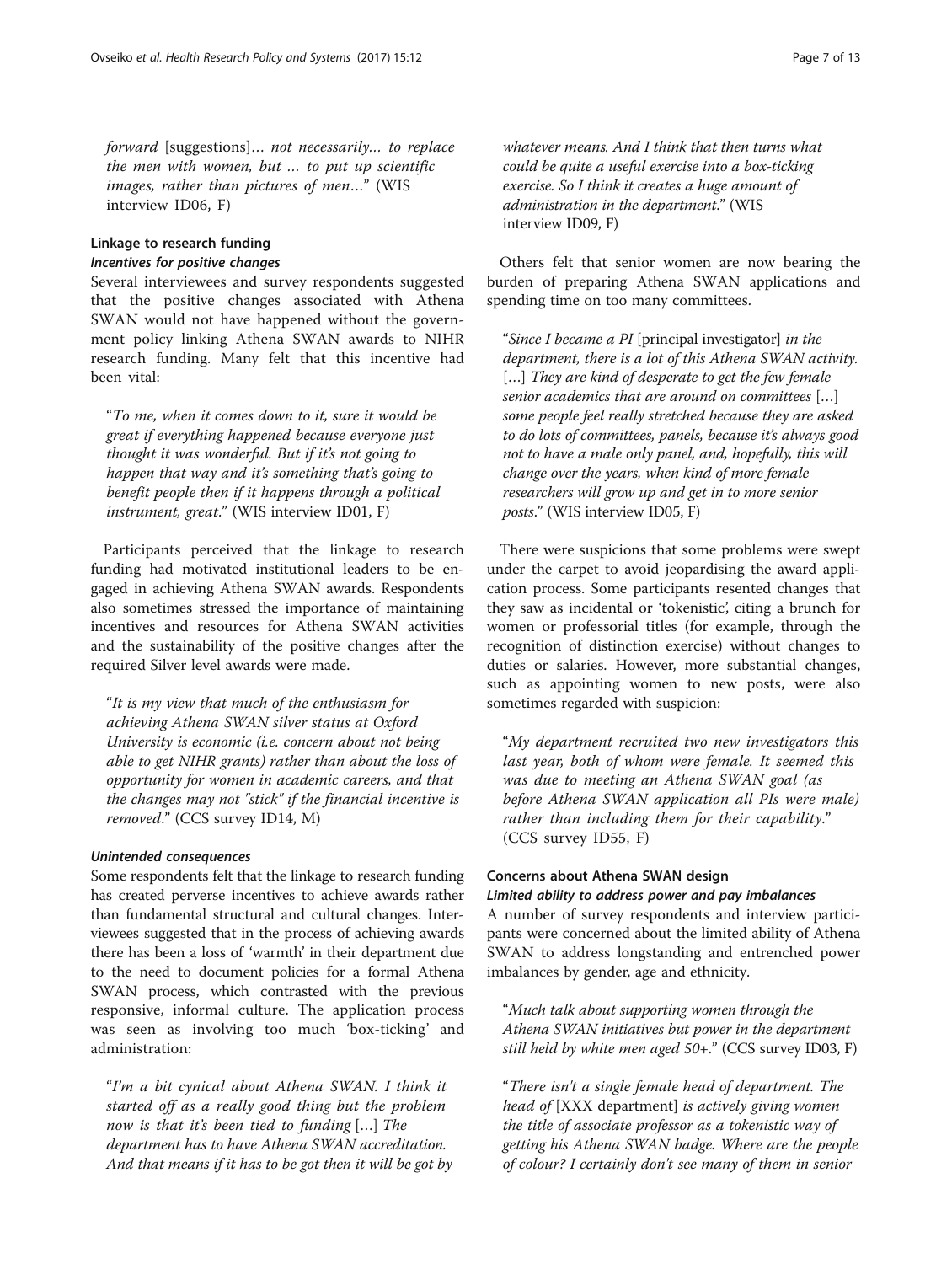## roles. I again can't think of one that's a head of department…" (CCS survey ID30, F)

Another important concern expressed by survey respondents related to the perceived pay imbalances. Although institutions applying for Athena SWAN awards could choose to address pay imbalances as part of their action plans, this had not (yet) been the case in this setting. One survey respondent suggested examining pay imbalances:

"There are many very talented and able women in the University, and they do succeed, but they are expected to achieve more and they receive less. It would be very interesting to do a direct side-by-side comparison of salary versus workload. Athena SWAN does not address the issue of pay. It would be interesting to compare. I am sure that the imbalance is even worse when it comes to ethnic minorities. The male/female split has been addressed to some extent by Athena SWAN, but there is no similar organisation looking at ethnicity, gender orientation, age, or responsibilities." (CCS survey ID23, F)

### Wrong target?

Women and men raised concerns that achieving an Athena SWAN Silver award might be the wrong target as attempts to increase gender equality at work were unlikely to succeed without wider cultural and structural changes in the university as well as society. A female administrator commented in the survey about the need to change the structure of employment within the university given that the high proportion of short-term grant-funded projects adversely affected the well-being, work-life balance, and overall career progression of staff on fixed-term contracts linked to grant-funded projects. Some raised concerns that Athena SWAN activities were in danger of tinkering around the margins of a much greater problem of gender inequality in society, especially in relation to child rearing. Wider societal changes were needed, including changes in men's attitudes and in the division of household labour.

"The solution to the problem of inequality at the top level is not positive discrimination, it must be to create a society that encourages men to do their fair share of the domestic work. This will not be done by the current system." (CCS survey ID01, M)

To facilitate these changes, Athena SWAN needs to provide more support for men as equal contributors to childcare:

"If the university really wants to support women and promote family friendly working practices then they

have to treat men as serious contributors to childcare and support them accordingly. Gender inequality isn't just about what happens to women, what happens to men is crucial too." (CCS survey ID38, F)

## Concerns about Athena SWAN implementation Good start, but needs improving and extending

The positive changes perceived to have been brought about by Athena SWAN were largely welcomed (especially by women), but some respondents expressed concerns about its implementation and exclusion of particular groups of staff. Some perceived a disconnect between the stated aims of Athena SWAN and reality in their own department, especially with respect to persisting lack of work-life balance in academic medicine:

"I think Athena Swan is beginning to impact but there is still a big difference between what is stated as an ideal practice and what actually happens on the ground. For I was present at an Athena SWAN meeting when it was stated that the department needed to be more aware of the hours people work and a Professor was very positive in his support for that but when the chips are down he still expects people to be available at evenings and weekends and I am personally aware that some of his staff (male!) have been working 60-hour weeks for two years or more with no respite and none yet on the horizon. This is where subconscious discrimination gets a hold – very few women are able to support that type of commitment/ lifestyle and the staff mentioned above can only do so because they are supported fully by their wives who run the family for them." (CCS survey ID50, F)

Other survey respondents raised concerns that departments excessively focussed on the appointment and promotion of staff with caring responsibilities at the expense of older women. Others noted that, in the early rounds (see Discussion) the administrative, and other support staff had been excluded from Athena SWAN activities.

"Athena SWAN has kick-started the advancement of women in the university. However, it is really focussed on researchers. What about all the academic support staff who support, promote, advise, help to manage the entire research enterprise? I 100% support the drive to improve the promotion of women in academia, I'm just baffled as to how it can exclude all the other women working with academics." (CCS survey ID27, F)

Oxford is a collegiate university consisting of academic departments and self-governing colleges. The latter provide fellows with the opportunity to be part of an interdisciplinary scholarly community, take part in its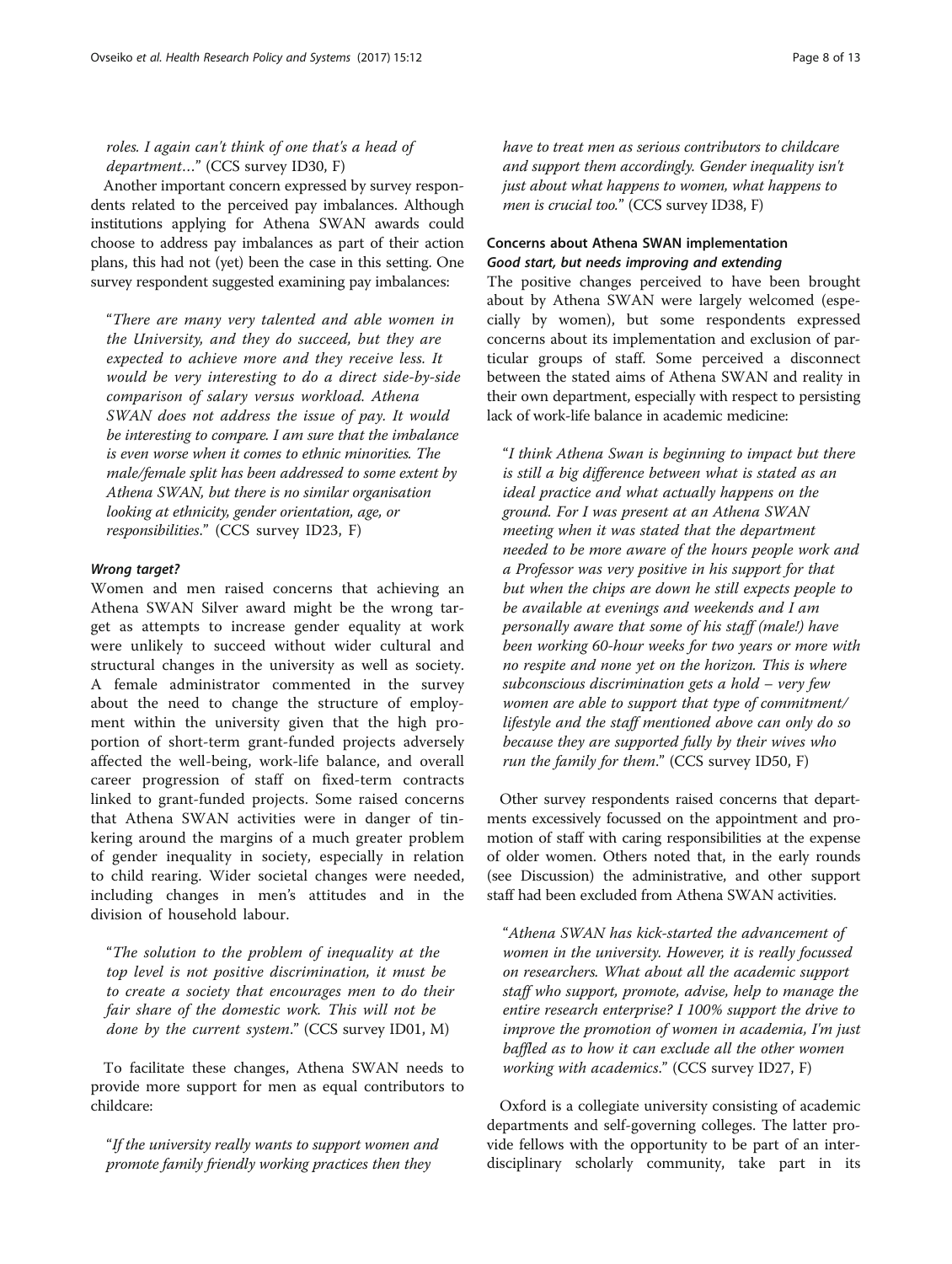governance, access college research funds and benefits, mentor and select new students and fellows. Unlike departments, colleges do not currently participate in Athena SWAN. One survey respondent felt that the colleges, where many of the activities take place in the evening, were lagging behind departments in their efforts to support diversity and needed to change.

"The Athena SWAN scheme is making great advances towards equality and fairness within the departments. However, colleges are still very hostile places for minorities, women and those with children. I am a fellow at one of the university colleges, but find that the college makes very little effort to adapt its practices to enable a female, from a minority and with childcare responsibilities, like myself, to take an active part in college life." (CCS survey ID08, F)

#### Resentment about perceived positive discrimination

Survey responses indicated concerns about perceived positive discrimination. A number of respondents (almost all men) who commented in the survey suggested that women were now being expediently promoted, new jobs were being created especially for women, and men's achievements were being hidden.

"I am a passionate advocate of equality but we are now in a period of preferment and this goes against the principle of equality. It is unacceptable and generating substantial resentment that is difficult to express openly. Many senior colleagues have confided similar views to me." (CCS survey ID01, M)

"I see those around me openly discriminating based on gender and ethnicity and that it is celebrated with awards, such as the Athena SWAN award. I have been asked to hide the successes of men from our websites and to make specific changes to the sites to encourage anyone other than white men to apply for jobs." (CCS survey ID12, M)

Another suggested that people with children are now treated preferentially at the expense of those without.

"Things like Athena SWAN ensure that people with young families are treated better at the expense of people who do not have children – for example, seminars rescheduled to fit in with school runs at the expense of those who have other things to do with their time." (CCS survey ID10, M)

There were also women who did not want to have their careers defined by Athena SWAN and who did not want to be perceived as 'militant'. A successful woman scientist felt that, inadvertently, the perception of 'quotas' might diminish women's achievements.

"I think Athena SWAN has definitely changed the landscape. Is it for the better? In some ways 'yes,' in some ways 'no'. Before, if I got somewhere, I got somewhere on my own merit because I did something. Now you might say, 'Am I getting somewhere because they need a 'quota woman' or they need to have more senior women?'… and it makes the achievements slightly less sweet, if that makes sense." (WIS interview ID 02, F)

## **Discussion**

There are various controversial 'explanations' for gender inequality in science, including that women may not want high- powered jobs, that women have different innate 'aptitudes' and 'attributes' to men, and that women in science face discrimination and stereotyping [[31](#page-12-0)–[34](#page-12-0)]. There is some consensus among social scientists that negative stereotyping has deterred women from choosing science as a career, and at least historically, has also impaired women's careers in science [[35\]](#page-12-0). Our study contributes to the emerging literature on gender equality award schemes by extending the existing evidence base on the impacts of Athena SWAN. A comparison of findings from our combined analysis with those from the mixed-methods multi-centre evaluation by Munir et al. [\[7](#page-11-0)] and the most recent single-centre qualitative realist evaluation by Caffrey et al. [\[9](#page-11-0)] suggests considerable convergence in perceptions about the positive impact of Athena SWAN. Recurrent across the studies are themes regarding mentoring, leadership and career development, performance review and promotions, flexible working, maternity and childcare arrangements, core hours and other family-friendly policies, and unconscious bias training. Our findings support Caffrey et al.'s conclusion that the implementation of Athena SWAN had created "social space to address gender inequity" [[9\]](#page-11-0). In addition, our study highlights initiatives that may serve as examples of good institutional practice, e.g. new internal pump-priming grants and transitional fellowships for early career researchers, a Returning Carers' Fund to support researchers returning to work after a break due to caring responsibilities, and efforts to diversify the working environment by improving gender balance in portraits.

Notwithstanding its perceived positive impact, our findings also reveal important concerns about Athena SWAN. Unlike Munir et al. [[7\]](#page-11-0), who found considerable evidence that the positive changes associated with Athena SWAN were sustainable, we found concerns about the sustainability of the positive changes once the required Silver level award is achieved. Moreover, we found concerns about Athena SWAN's limited ability to address longstanding and entrenched power and pay imbalances, persisting lack of work-life balance in academic medicine, as well as a concern that achieving the award could become an end in itself, and resentment about perceived positive discrimination. Our findings support the finding by Caffrey at al. [\[9\]](#page-11-0) that women were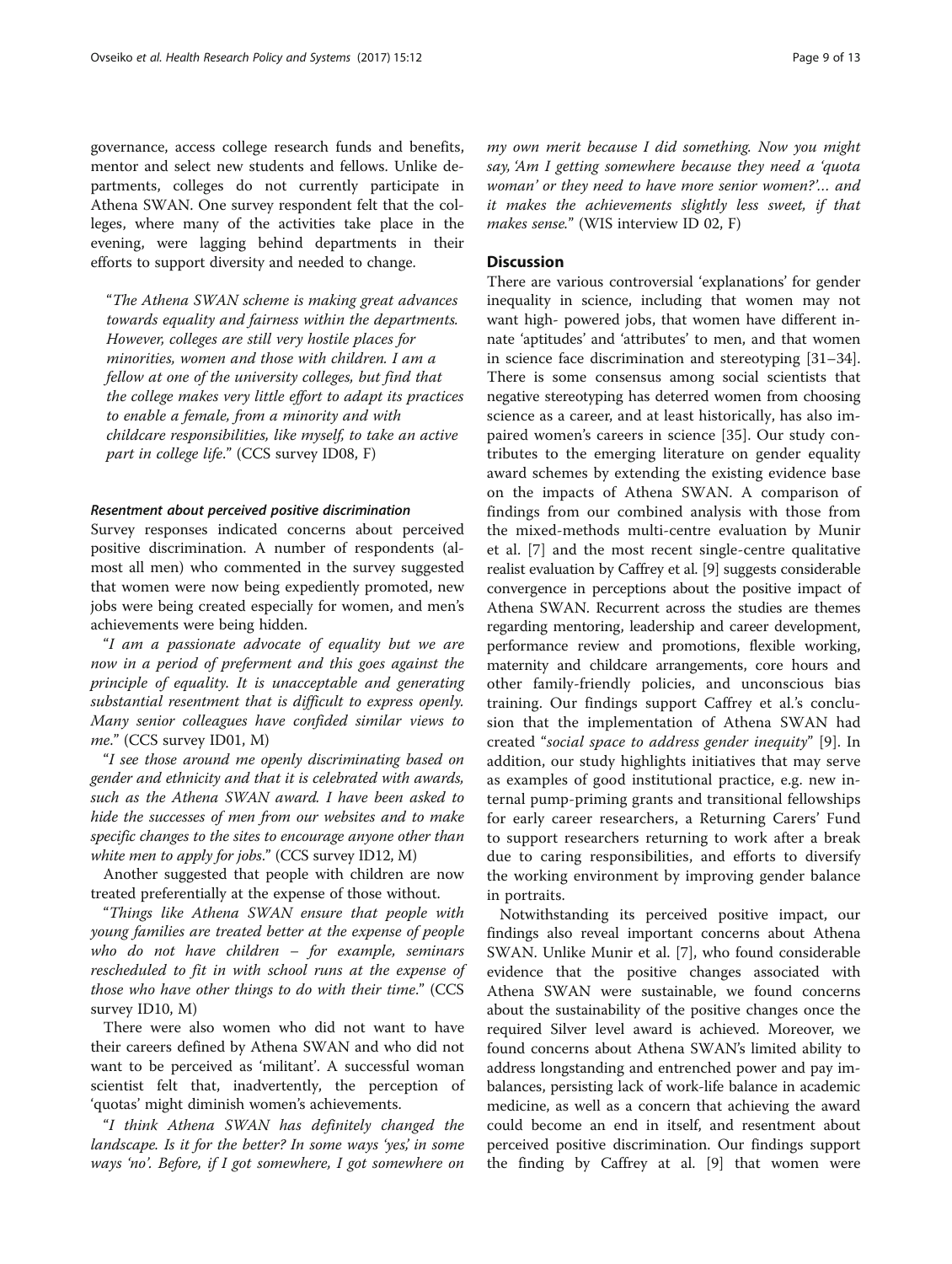thought to bear a disproportionate burden of administrative work in Athena SWAN initiatives, but we are unable to ascertain how this might impact their career advancement and leadership. On the one hand, this might have a negative impact on women's research productivity and thus their advancement and leadership because "research is the pathway to leadership in aca-demic environments" [\[36](#page-12-0)]. On the other hand, participation in Athena SWAN committees and administration may support women's advancement and leadership. In the given institution, service on Athena SWAN committees and related administrative work count towards 'good citizenship', which in addition to research and teaching is a compulsory criterion for academic appointments and promotions [\[37\]](#page-12-0). Likewise, there is evidence from United States and Canadian medical school deans that appointing women to high-level committees and task forces supports women's advancement and leadership [\[38\]](#page-12-0).

Our study provides some insights into the role of financial incentives. Although work to support equality was on going (one interviewee recalled being involved in Athena SWAN in the early 2000s when it was established), substantial activity in pursuit of Athena SWAN awards in medical science departments in the given institution began in 2011, when NIHR funding was linked to Silver awards. Similar to the findings of Munir et al. [\[7](#page-11-0)] and Caffrey et al. [[9](#page-11-0)], many of our study participants thought that the positive changes associated with Athena SWAN would not have taken place without the linkage. Some perceived unintended consequences, such as the perceived focus on awards rather than changes, an administrative burden, especially on senior women, and the perverse incentive to deny problems to pass the assessment. The focus of our study on the single institution brings to the fore concerns about programme implementation at the institutional level versus programme design at the national level. Athena SWAN is based on the permissive approach, according to which participating institutions decide themselves which measures and policies to implement. Therefore, many of the concerns raised in the survey and interviews relate to the implementation of Athena SWAN in the given institution and thus need to be addressed at the institutional level. For example, it is important to investigate whether the perceived instances of positive discrimination reported by the participants referred to positive action or indeed positive discrimination. Following the enactment of the United Kingdom Equality Act 2010, positive action (i.e. hiring and promoting candidates from under-represented groups who are as qualified as the other candidates) has become lawful, but positive discrimination (hiring and promoting candidates just because they are from the under-represented groups) remains unlawful.

In the early rounds, Athena SWAN focused exclusively on academic and research staff. In the period when this study was conducted, professional and support staff were involved in activities concerning all staff, such as the surveys of departmental culture or brunches for women, but not as the intended beneficiaries of the core resourceintensive policies, e.g. the Returning Carers' Fund. Likewise, in the period under investigation, Athena SWAN focused exclusively on women. In May 2015, when data collection for this study was almost complete, Athena SWAN broadened its scope to focus also on professional and support staff, transgender staff and men, where appropriate. Moreover, Oxford and other collegiate universities are working with the Equality Challenge Unit to extend Athena SWAN to colleges as well. It remains to be seen how these changes to Athena SWAN design will affect its implementation at the institutional level.

Our findings also reveal concerns that can only be addressed with policies to promote cultural changes at the national level. Both Caffrey et al.'s study [\[9](#page-11-0)] and ours reported perceptions that, in order to achieve a greater degree of gender equality, further structural and cultural changes are needed at all levels of the university and in wider society. These perceptions are best interpreted in the context of wider social science literature. Fundamentally, gender inequality in society stems from the unequal division of paid work outside the family and unpaid work in the family [\[39](#page-12-0)]. Some of the most advanced Nordic welfare states have policies to incentivise men to increase their participation in unpaid work. In the Nordic countries characterised by the highest levels of gender equality, men are incentivised to take parental leave and both parents receive high levels of compensation for the loss of income while on leave. For example, Iceland provides up to 3 months of taxpayer-funded parental leave exclusively for fathers [\[40](#page-12-0)].

Taking into account that both institutional responses to Athena SWAN and individual choices regarding the division of paid and unpaid work in the family are influenced by societal norms and welfare state policies, there are limits to how much Athena SWAN can improve gender equality without wider institutional and societal changes. The majority of positive changes associated with the implementation of Athena SWAN – such as increased support for women's careers, mentoring, role models, visibility of women in science, and efforts to challenge discrimination and bias – focus on making the academic science workplace a less gendered environment. Initiatives which focus on family care- giving will be counter-productive if they position the activities as supporting women, rather than parents of both genders. The implementation of Athena SWAN should provide parents of both genders with more choices to combine career advancement and family life.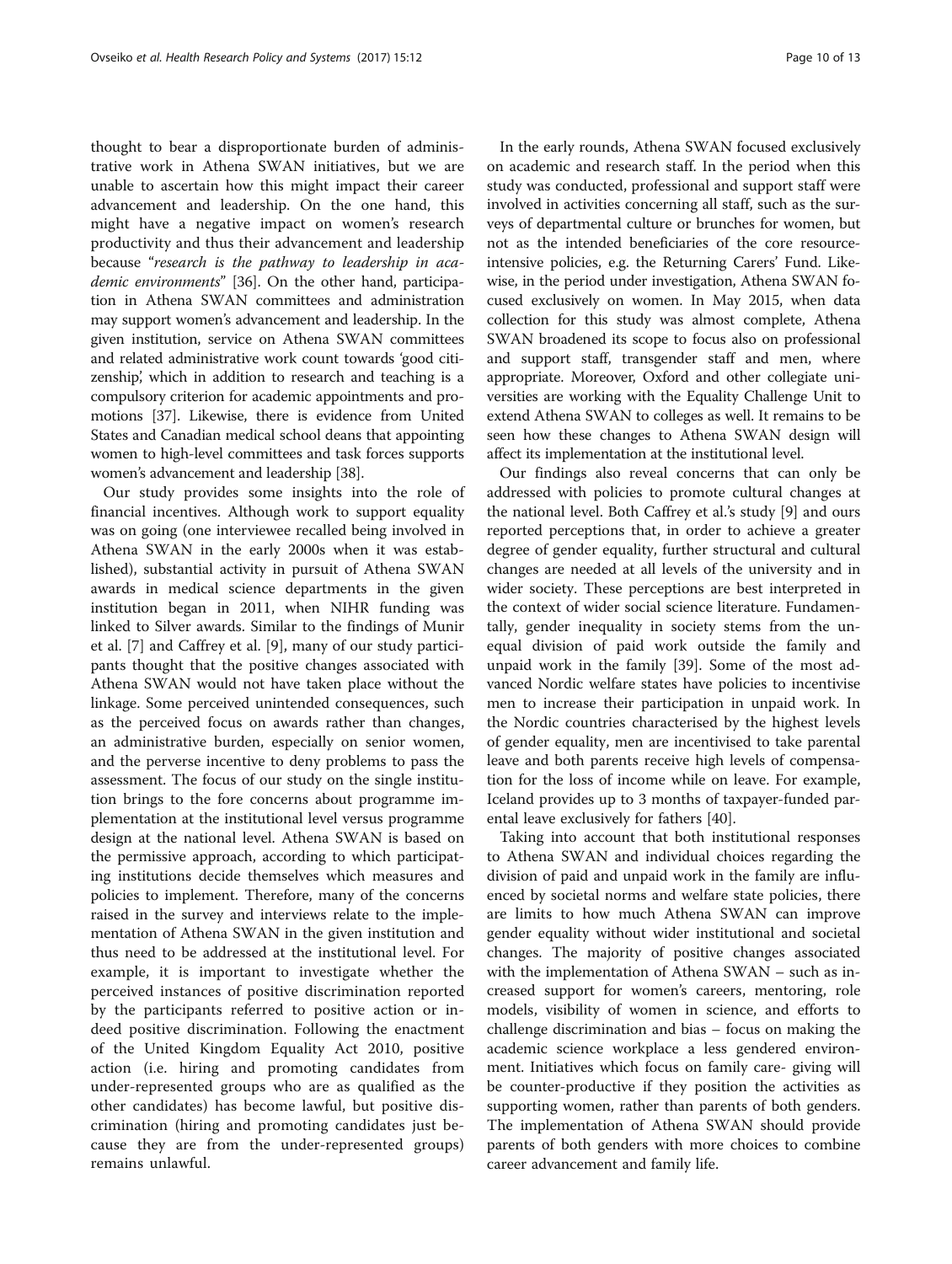### Strengths and limitations

This is one of the first studies to explore the range of perceptions of participation in Athena SWAN initiatives, which are intended to advance gender equality. The study setting provides a fertile ground for such an exploration because Athena SWAN has a high profile in medical sciences at this university.

For the analysis in this paper we have brought together two datasets, collected for other purposes, which provide new insights. Our narrative interview study captured the experiences and perspectives of a diverse sample of successful women scientists, all of whom were aware of Athena SWAN activities. The survey was anonymous to encourage honest responses from women and men across different career stages and levels of seniority. The survey questionnaire was intended to provide comparative data with overseas universities and therefore did not include specific questions about Athena SWAN initiatives. Only 2% of responders to the survey provided free-text comments on Athena SWAN. The voluntary open-ended nature of questions in the survey might represent those with strong views. Those who provided anonymous survey responses might have been more inclined to express negative attitudes [[41](#page-12-0)]. The small number of free-text survey responses mentioning Athena SWAN precluded quantitative analysis. Given that our sample is not statistically representative, the range of themes and subthemes is neither exhaustive nor statistically representative. Thus, the study increases understanding of the range of perceptions, without attempting to quantify their prevalence.

Our analysis provides new findings, some of which may be context-specific. Interviews with senior men in science would probably add further perspectives. However, the analysis of the free-text comments from the survey adds insights from staff with other roles, including men at all grade levels, to the perspectives of the senior women. We can claim some theoretical generalisability, suggesting that our findings may transfer to other settings and future research. For example, the themes identified in our study could be used to develop questions and categories for research using qualitative, survey or mixed-methods designs and provide a point of comparison for other studies with participants working in science, clinical or health sciences.

Finally, our study increases value and reduces waste in research by using and sharing the existing datasets [\[42](#page-12-0)]. Our study design saves the costs of surveying and interviewing the same population both in terms of new research expenses and time of participants, many of whom are clinicians. Throughout the study, we have reported participantlevel data containing both the perceptions of Athena SWAN and demographic characteristics of respondents. When reporting aggregated perceptions, we have stated whether they came from the survey or interviews.

#### Implications for practice and research

Given that participation in Athena SWAN may have significant impact on people's work conditions and employment prospects, strong views about its impact are to be expected. In light of our analysis of experiences and perceptions of this programme, there is also a need to evaluate the actual impacts on both genders across all staff groups. In so doing, it will be important to take into account the influence of the confounding factors such as gender equality legislation and various university-wide activities. The latter are particularly important because Athena SWAN has provided impetus for many gender equity and diversity policies and initiatives, which should be further evaluated.

The findings provide a valuable starting point to investigate further and address the concerns of women and men about Athena SWAN initiatives and their local implementation. Comparative research into convergence and divergence of Athena SWAN implementation across different institutions may illuminate the effects of different approaches to Athena SWAN. Sustainability of the perceived positive changes in the post-award period is also a key aspect of Athena SWAN that would benefit from comparative research into Athena SWAN implementation. Despite the competitive relationships between higher education and research institutions, an Athena SWAN community of practice is developing to share good practice across institutional boundaries. The limited ability of Athena SWAN to address longstanding and entrenched power and pay imbalances may require a different approach and a longer-term view may be needed to address such imbalances. Different institutions may have different approaches to distributing the administrative burden of Athena SWAN work between women and men as well as different recognition and reward systems for their contribution to Athena SWAN initiatives, with implications for career advancement.

The perceived importance of the financial incentives for bringing about positive changes suggests that future evaluations should differentiate between research-intensive institutions and departments within institutions that can benefit the most and the least from the financial incentives. Future evaluations would benefit from mixing different methods of data collection, including in-depth interviews with men and women at all grades and anonymous surveys with more direct questions based on the themes and hypotheses from the current research and wider social science theory.

## Conclusions

This article provides insight into perceptions of Athena SWAN in one university. Those who commented on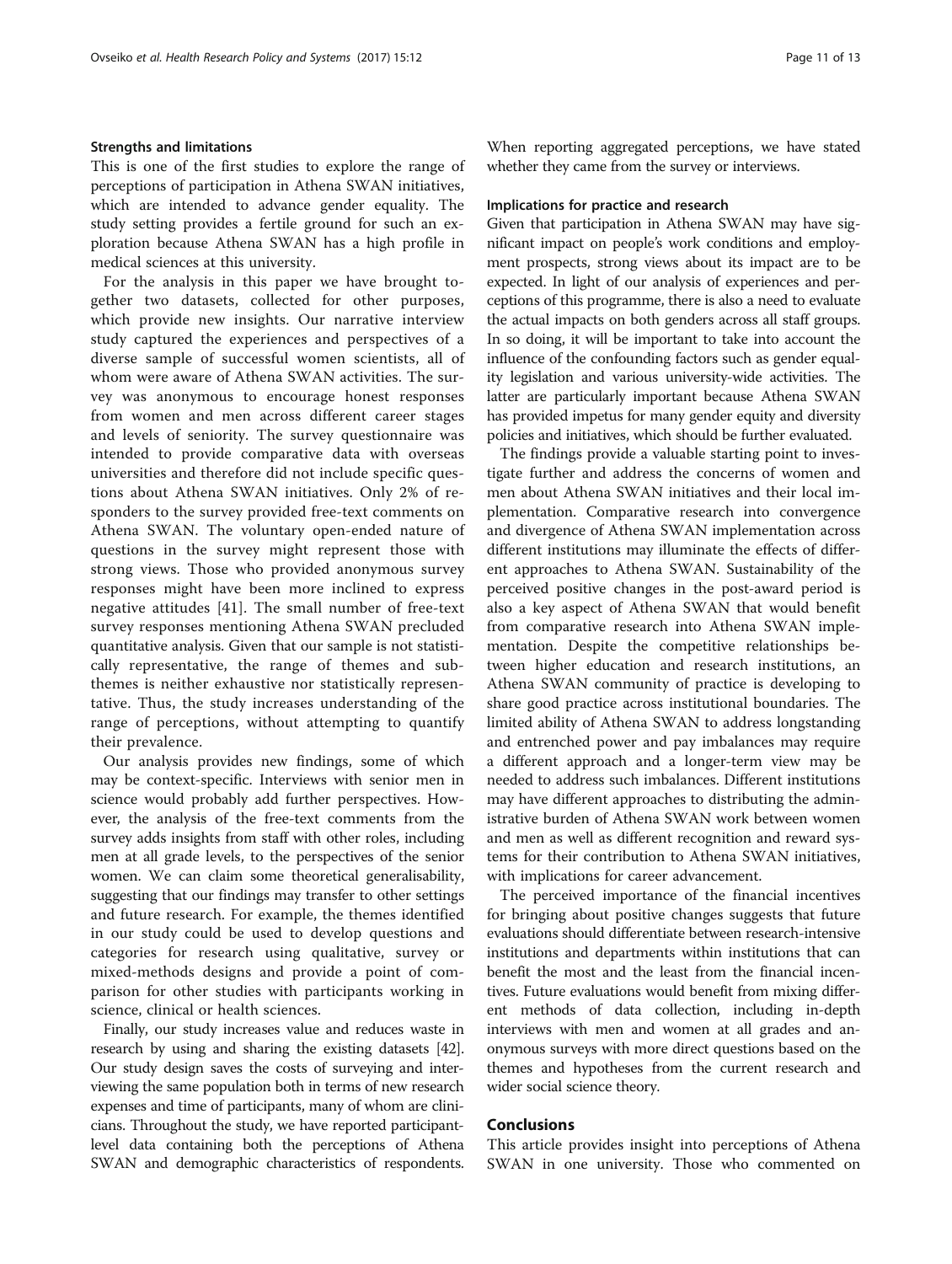<span id="page-11-0"></span>Athena SWAN widely (though not universally) suggested that it had a positive impact in advancing gender equality, but also raised concerns about the programme design and implementation. Both the findings from this study and insights from wider social science literature suggest that there may be limits to how much Athena SWAN can improve gender equality without wider institutional and societal changes. To address the fundamental causes of gender inequality would require cultural change and welfare state policies incentivising men to increase their participation in unpaid work in the family, which is beyond the scope of higher education and research policy. The findings make an original contribution to the emerging literature on gender equality award schemes by extending the existing evidence base and drawing implications for practice and research.

## Additional file

[Additional file 1:](dx.doi.org/10.1186/s12961-017-0177-9) Disaggregated demographic characteristics of study participants. Anonymised study participants by sex, race/ethnicity, staff category, and full professorial rank. (PDF 225 kb)

#### Abbreviations

Athena SWAN: Athena Project and the Scientific Women's Academic Network; CCS: C-Change survey; MPLS: Mathematical, Physical and Life Sciences Division; MSD: Medical Sciences Division; NIHR: National Institute for Health Research; PI: principal investigator; SAGE: Science in Australia Gender Equity; STEMM: science, technology, engineering, mathematics and medicine; WIS: women in science.

#### Acknowledgements

The authors gratefully acknowledge Trisha Greenhalgh for helping to revise the manuscript and interpret data; Rebecca Surender and Bríd Cronin for helping to acquire data and revise the manuscript; Alastair Buchan for conceiving the C-Change project and helping to acquire data and revise the manuscript; Ruth Gilligan for providing data and valuable suggestions; Linda Pololi for conducting the C-Change survey and helping to acquire data; Christopher Price (co-grant holder with SZ) for helping to acquire data; the members of the WIS advisory panel for their support for the project; and Vasiliki Kiparoglou for her support for this research and publication. The authors are particularly grateful to the individuals who provided free-text survey comments and the senior women who participated in narrative interviews. LDE is supported by the European Union's Horizon 2020 research and innovation programme award STARBIOS2 under grant agreement No. 709517 and by the NIHR Biomedical Research Centre, Oxford. SZ is an NIHR Senior Investigator.

#### Funding

This research and publication were supported by the NIHR Biomedical Research Centre, Oxford. The WIS and C-Change projects were supported by the University of Oxford Vice-Chancellor's Diversity Fund.

#### Availability of data and materials

Anonymised survey data are available from the corresponding author on reasonable request. Analysis and excerpts from the narrative interviews are available online at [http://www.womeninscience.ox.ac.uk](http://www.womeninscience.ox.ac.uk/).

#### Authors' contributions

LDE conceived of the study, contributed to study design, participated in data analysis and interpretation, and served as an advisor to the Women in Science project. AC contributed to study design, conducted Women in Science interviews, participated in data analysis and interpretation, and co-wrote parts of the manuscript. SZ led the conception and design of the Women in Science project, and participated in data analysis and interpretation. PVO designed the open-ended questions and contributed to data acquisition (C-Change survey), participated in data analysis and interpretation, and drafted the manuscript. All of the authors read and approved the final version of the manuscript.

#### Competing interests

SZ is Athena SWAN Lead in the Nuffield Department of Primary Care Health Sciences, University of Oxford.

#### Consent for publication

All human participants provided consent for their responses to be used in research. Survey participants consented to the use of their non-identifiable responses in presentations and academic research. Interview participants approved the transcripts and consented to their full or partial use in publications. No personal data were reported, only anonymised data were presented in this manuscript.

#### Ethics approval and consent to participate

The University of Oxford Medical Sciences Inter-Divisional Research Ethics Committee reviewed and approved the survey (MSD-IDREC-C1-2014-051) and narrative interviews (MSD-IDREC-C1-2014-158). All participants consented to participate.

#### Author details

<sup>1</sup>Radcliffe Department of Medicine, University of Oxford, John Radcliffe Hospital, Oxford OX3 9DU, United Kingdom.<sup>2</sup>Nuffield Department of Primary Care Health Sciences, University of Oxford, Radcliffe Observatory Quarter, Woodstock Road, Oxford OX2 6GG, United Kingdom.

### Received: 8 November 2016 Accepted: 6 February 2017 Published online: 21 February 2017

#### References

- 1. Lautenberger DM, Dandar VM, Raezer CL, Sloane RA. The state of women in academic medicine: the pipeline and pathways to leadership, 2013-2014. [https://www.aamc.org/members/gwims/statistics/.](https://www.aamc.org/members/gwims/statistics/) Accessed 7 November 2016.
- Bismark M, Morris J, Thomas L, Loh E, Phelps G, Dickinson H. Reasons and remedies for under-representation of women in medical leadership roles: a qualitative study from Australia. BMJ Open. 2015;5(11):e009384.
- 3. Nomura K, Yamazaki Y, Gruppen LD, Horie S, Takeuchi M, Illing J. The difficulty of professional continuation among female doctors in Japan: a qualitative study of alumnae of 13 medical schools in Japan. BMJ Open. 2015;5(3):e005845.
- 4. Edmunds LD, Ovseiko PV, Shepperd S, Greenhalgh T, Frith P, Roberts NW, et al. Why do women choose or reject careers in academic medicine? A narrative review of empirical evidence. Lancet. 2016;388(10062):2948–58.
- 5. Ovseiko PV, Edmunds LD, Pololi LH, Greenhalgh T, Kiparoglou V, Henderson LR, et al. Markers of achievement for assessing and monitoring gender equity in translational research organisations: a rationale and study protocol. BMJ Open. 2016;6(1):e009022.
- 6. Wiesemann P, Goldmann M, Feldmann M. Gender equality awards and competitions in Europe. Dortmund: Social Research Centre, Technical University of Dortmund; 2009.
- 7. Munir F, Mason C, McDermott H, Morris J, Bagilhole B, Nevill M. Advancing Women's Careers in STEMM: Evaluating the Effectiveness and Impact of the Athena SWAN Charter. Loughborough: School of Sport, Exercise and Health Sciences and School of Social Sciences, Loughborough University; 2013.
- 8. Equality Challenge Unit. GENDER-NET Analysis Report: Award Schemes, Gender Equality and Structural Change. London: Equality Challenge Unit; 2015.
- 9. Caffrey L, Wyatt D, Fudge N, Mattingley H, Williamson C, McKevitt C. Gender equity programmes in academic medicine: a realist evaluation approach to Athena SWAN processes. BMJ Open. 2016;6(9):e012090.
- 10. Phipps A. Women in Science, Engineering and Technology: Three Decades of UK Initiatives. Stoke-on-Trent: Trentham Books; 2008.
- 11. Davies SC. Letter 29 July 2011. [http://www.medschools.ac.uk/](http://www.medschools.ac.uk/SiteCollectionDocuments/Letter_from_Dame_Sally_Davies_-_Women_in_Science.pdf) [SiteCollectionDocuments/Letter\\_from\\_Dame\\_Sally\\_Davies\\_-\\_Women\\_in\\_](http://www.medschools.ac.uk/SiteCollectionDocuments/Letter_from_Dame_Sally_Davies_-_Women_in_Science.pdf) [Science.pdf](http://www.medschools.ac.uk/SiteCollectionDocuments/Letter_from_Dame_Sally_Davies_-_Women_in_Science.pdf). Accessed 7 November 2016.
- 12. Equality Challenge Unit. About ECU's Athena SWAN Charter. [http://www.](http://www.ecu.ac.uk/equality-charters/athena-swan/about-athena-swan/) [ecu.ac.uk/equality-charters/athena-swan/about-athena-swan/](http://www.ecu.ac.uk/equality-charters/athena-swan/about-athena-swan/). Accessed 7 November 2016.